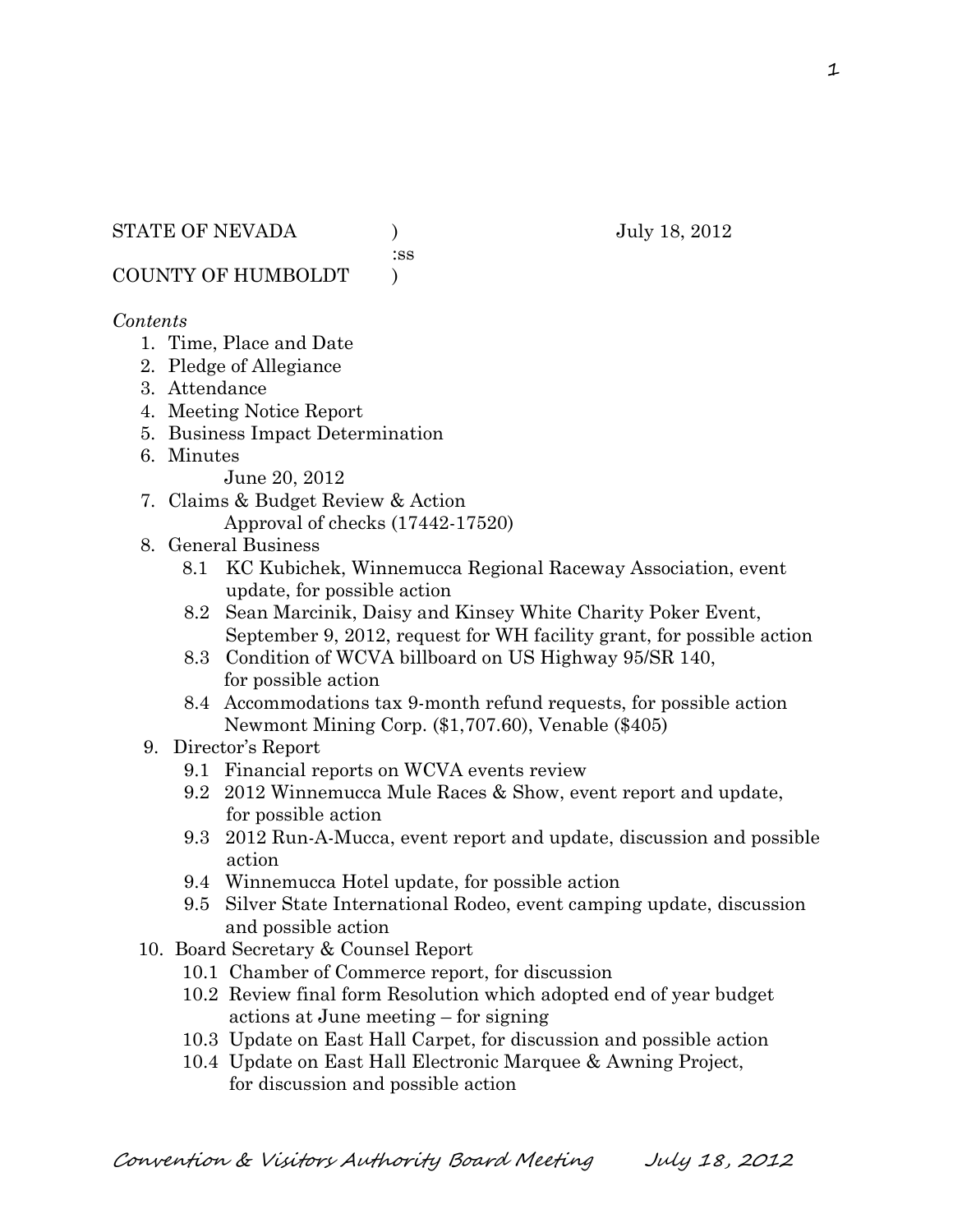#### 11. Board Administrator

- 11.1 June reports
- 11.2 Options to diversify cash investments, for possible action
- 11.3 Status of room tax audits, for possible action
- 11.4 End of year budget augmentation and other actions, for discussion and possible action
- 12. Other Reports
- 13. Next Meeting Date
- 14. Adjournment

#### **MINUTES, JULY 18, 2012**

- **1. Time, Place and Date.** The Winnemucca Convention and Visitors Authority met in regular session in full conformity with the law at the Winnemucca Convention Center, West Hall, Winnemucca, Nevada at 4:00 pm on Wednesday, July 18, 2012 with Vice Chairman Rodd Stowell presiding.
- **2. Pledge of Allegiance.**
- **3. Attendance.** *Convention and Visitors Authority Board Officials Present:*

| Rodd William Stowell | Vice Chairman and Business Representative |  |
|----------------------|-------------------------------------------|--|
| Don Stoker           | Treasurer and Motel Representative        |  |
| Joyce Sheen          | City Representative                       |  |
| Dan Cassinelli       | County Representative                     |  |
| Bill Macdonald       | Secretary and Counsel                     |  |
| Kendall Swensen      | Board Administrator                       |  |

*Convention and Visitors Authority Board Officials Absent:* Terry Boyle Chairman and Hotel Representative

| <b>Staff Members Present:</b> |  |
|-------------------------------|--|
| Kim Petersen                  |  |
| <b>Shelly Noble</b>           |  |

Director Administrative Clerk

*Staff Members Absent:* None

*Others Present:*

 Christine Chavez Wmca Regional Raceway Assoc. Melinda Roysdon Wmca Regional Raceway Assoc. KC Kubichek Wmca Regional Raceway Assoc. Darrel Field WCVA – Run-A-Mucca Shawn LaRuque Wmca Regional Raceway Assoc. Lowell Chichester Winners Hotel Casino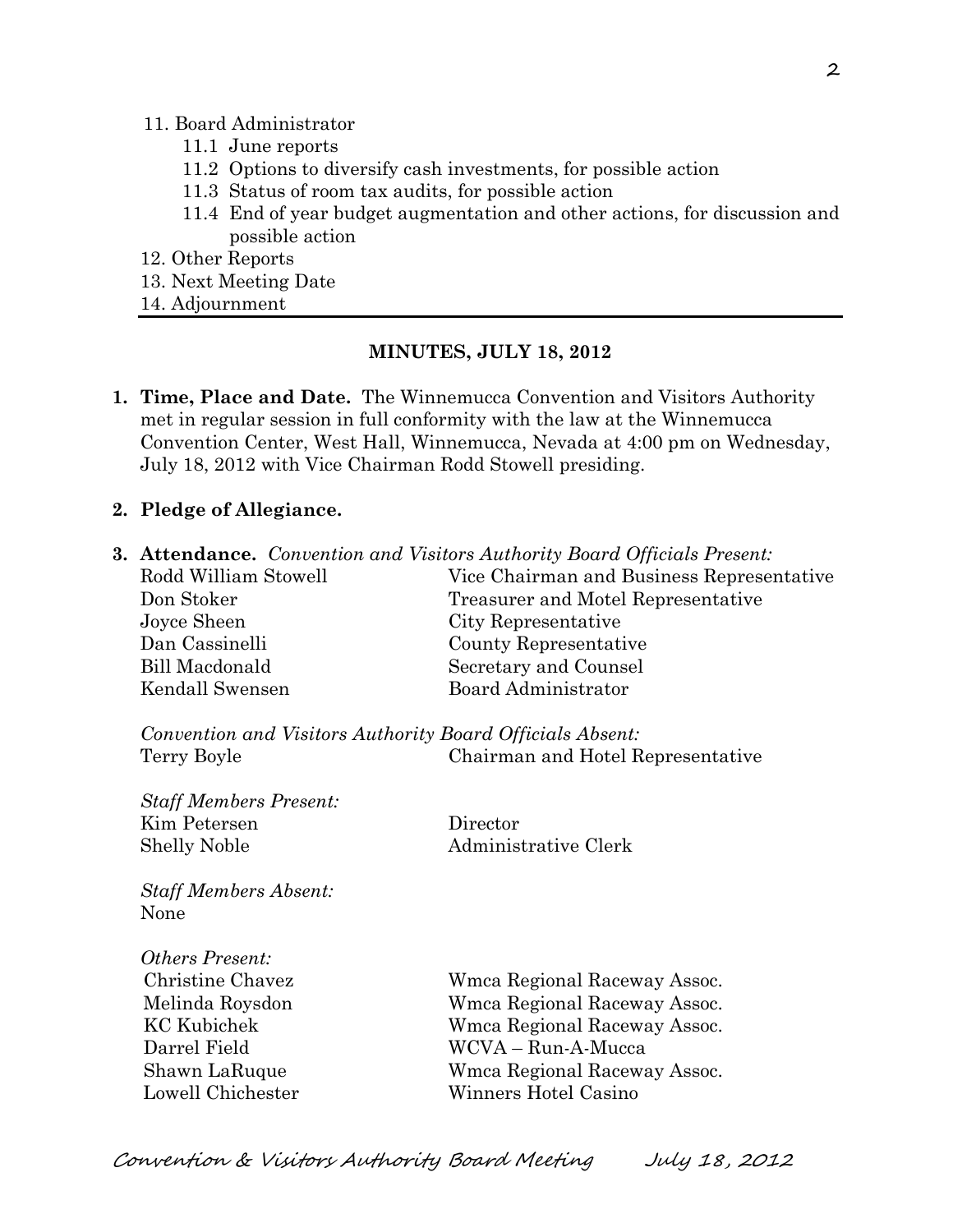## **4. Meeting Notice Report.**

Vice Chairman Stowell reported that notice, including meeting agenda, was posted by Shelly Noble by 9:00 am Friday July 13, 2012 at Humboldt County Library, Court House, Post Office, City Hall and Convention Center West Hall. No persons have requested mailed notice during the past six months.

**5. Business Impact Determination.** After review of the July 18, 2012 agenda, *Don Stoker made a motion that no proposed agenda item is likely to impose a direct and significant economic burden on a business or directly restrict formation, operation, or expansion of a business. The motion carried unanimously, 4-0.* 

## **6. Minutes.**

Prior meeting minutes of June 20, 2012. *Joyce Sheen made a motion to accept the minutes of the June 20, 2012 meeting. Motion carried, 4-0.* 

**7. Claims.** The following claims were submitted for payment and approved on July 18, 2012:

| <b>BANK ACCOUNT</b> | <b>CHECK NUMBERS</b> | AMOUNT       |
|---------------------|----------------------|--------------|
| Nevada State Bank   | 17442-17520          | \$172,391.37 |

*Don Stoker made a motion to approve all claims as submitted. The motion carried unanimously, 4-0.*

# **8. General Business.**

## **8.1 KC Kubichek, Winnemucca Regional Raceway Association, event update, for possible action**

KC Kubichek and Mike Scott reported that this racing season has gone well so far. The weather has cooperated and the number of spectators is up. There are five remaining races this year: July 27, August 10  $\&$  11, August 23 and September 21. One of the races that the WCVA helped to fund, the DCONN Race (dwarf cars) did not take place due to some scheduling conflicts. WRRA presented this board with a check in the amount of \$5,000, which is the estimated portion of the funding that would have been allocated to this race. They may come back to this board and request these funds earlier next year so that they have more time to plan. The WRRA also presented WCVA with a \$2,500 payment on the water truck loan.

**8.2 Sean Marcinik, Daisy and Kinsey White Charity Poker Event, September 9, 2012, request for WH facility grant, for possible action** Mr. Marcinik is here tonight to request the use of the West Hall to host a poker tournament. The proceeds will go to the White Family who have two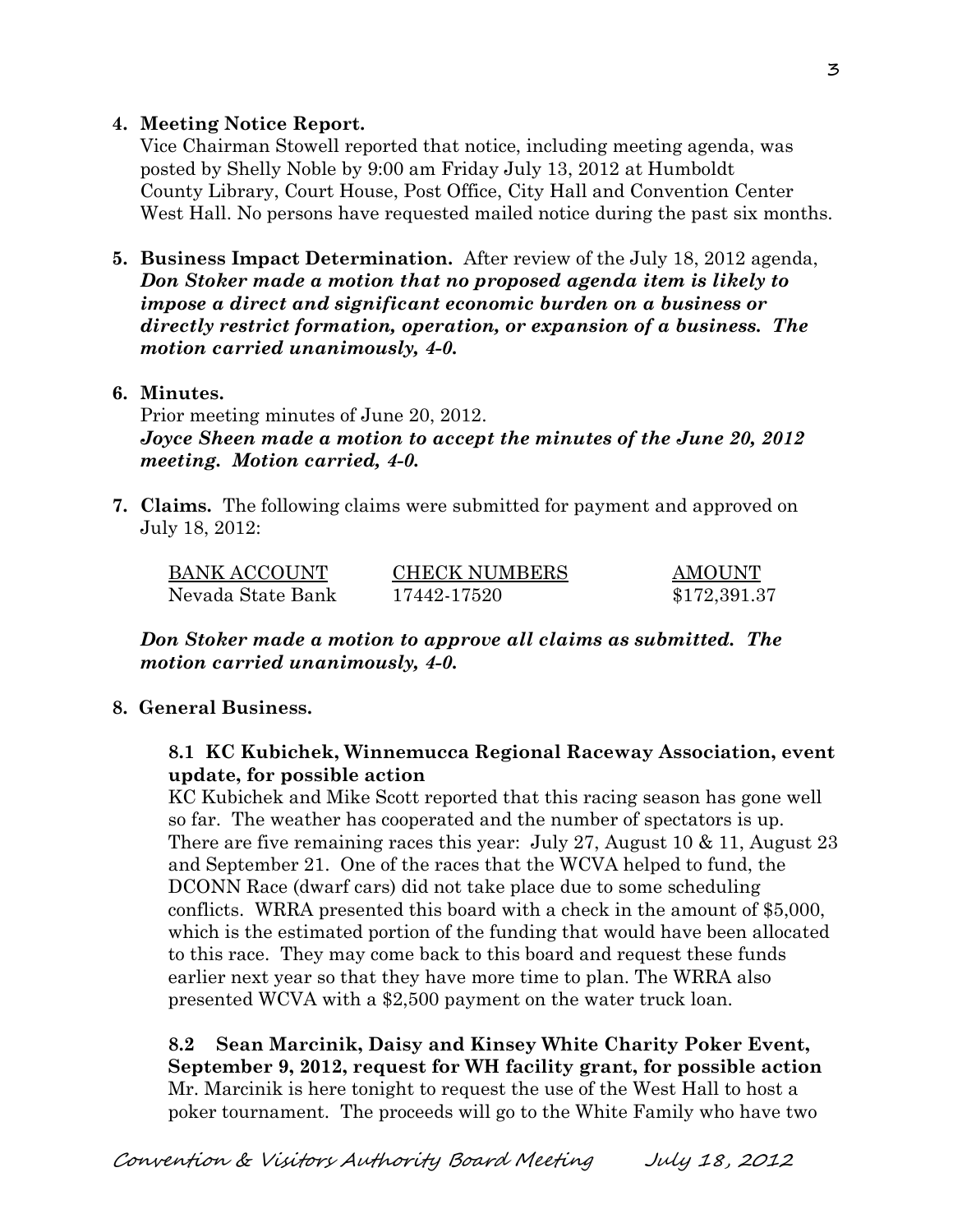daughters, ages 13 and 9, with a rare neurological disorder. They must make frequent trips to specialists for treatment. At this time, Sean has gotten commitments from 40-50 people to participate. *Don Stoker made a motion approving the WH facility grant for the Daisy and Kinsey White Charity Poker Event, September 9, 2012. Motion carried unanimously, 4-0. Mr. Marcinik is responsible for any other Convention Center charges.*

## **8.3 Condition of WCVA billboard on US Highway 95/SR 140, for possible action**

Board members have a picture of this billboard which shows its poor condition. Recently, high winds have caused the supports for the sign to collapse on the sount-bound reader portion of the sign. The north-bound reader portion of the sign, behind it, appears to be in pretty good shape. Kim does not think it is salvageable. He would like some direction from this board on whether we should look into rebuilding, tearing it down, or other thoughts. *Joyce Sheen made a motion authorizing Kim to arrange for the damaged billboard on US Highway 95/SR 140 be taken down and disposed of properly. Kim is authorized to contact YESCO and get the cost from them to re-build it or look into other locations on US Highway 95 for a billboard. Motion carried, 4-0.* 

**8.4 Accommodations tax 9-month refund requests, for possible action, Newmont Mining Corp. (\$1,707.60), Venable (\$405)** *Dan Cassinelli made a motion to approve the accommodation tax 9-month refund requests for Newmont Mining Corp. (\$1,707.60) and James Venable (\$405). Motion carried unanimously, 4-0.*

### **9. Director's Report.**

### **9.1 Financial reports on WCVA events**

Bank reconciliations for the Tri-County Fair and Ranch Hand Rodeo were included in the board packets for review.

## **9.2 2012 Winnemucca Mule Races & Show, event report and update, discussion and possible action**

Kim had hoped to have a final financial report to present to this board today but with all the recent events and activities at the fairgrounds, Sheree has not had time to finalize this report. Overall, the attendance and participation were way off. One of the main issues remains to be the difficulty in getting reliable volunteers to help out. A lot of the people who have helped over the years are tired and getting replacements is not easy. Kim brought up the possibility that this event has run its course and should be discontinued. Rodd suggested the addition of horse racing to the weekend's events as he believes that people bet more money on horses then they do on mules. Kim

Convention & Visitors Authority Board Meeting July 18, 2012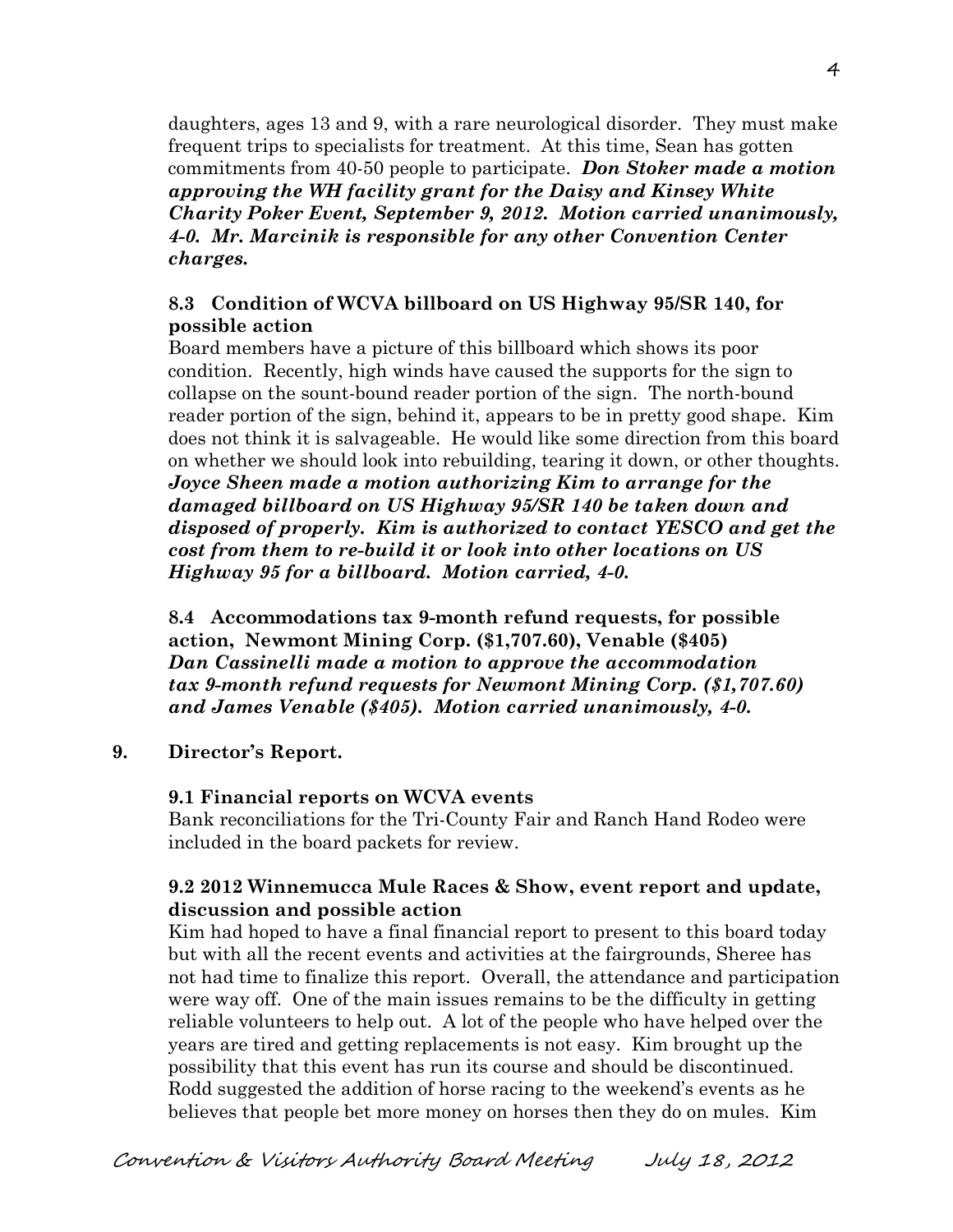tried to get horse racing included in this year's races but his contacts did not come through on this. Kim and WCVA board members all received a letter from Don Jacklin, President of the American Mule Racing Association, showing that organization's support for continuing the Mule Show and Races. Lowell Chichester, owner of Winners Hotel & Casino, also feels very strongly that this event should continue. This is a very good weekend for Winners. He suggested that the event may have to budget for paid staff instead of relying on volunteers. At this time, no decision will be made. Once the final report is completed, this decision will be placed on a future WCVA agenda.

#### **9.3 2012 Run-A-Mucca, event report and update, discussion and possible action**

Darrel reported that this year's event was down from previous years. The biggest impact on attendance at this event is the weather and this year the weather was cold and wet. This year's registered attendees was 498, compared to 640 last year. Darrel believes that when everything is accounted for the event will lose approximately \$1,000. Again, soliciting volunteers has become a major obstacle for putting on this event. RAM has started making donations to local groups in order to get their help. Lowell told the board that this is his best weekend of the year. He had nothing but praise for the volunteers, law enforcement and the entire community.

#### **9.4 Winnemucca Hotel update, for possible action**

Kim has received a report from the structural engineer and also drawings of the building prepared by the architect we hired. Copies of all reports were presented to board members. The bottom line is that to do basic structural repairs it is estimated that the cost will be between \$135,000 and \$180,000. This would be only the beginning of the costs involved to bring the building up to a standard that would allow it to be utilized in any capacity. Kim's opinion is that WCVA funds would be better spent on the addition to the Event Center that has been discussed. Board members agreed that room tax dollars should not be used to fund the restoration of this building. The reports we have funded will be made available to other organizations considering this project, and the WCVA may support other organizations who choose to invest in this project, but as of today the WCVA will not move forward to purchase the Winnemucca Hotel.

### **9.5 Silver State International Rodeo, event camping update, discussion and possible action**

This year's event showed a large increase in participation. Things went pretty well overall. There are three years left on our contract with them. With the increase in participation, we ran out of camping sites at the Winnemucca Events Complex. To accommodate them, we need an additional 50 sites. Kim would like to put these in on the property along the freeway.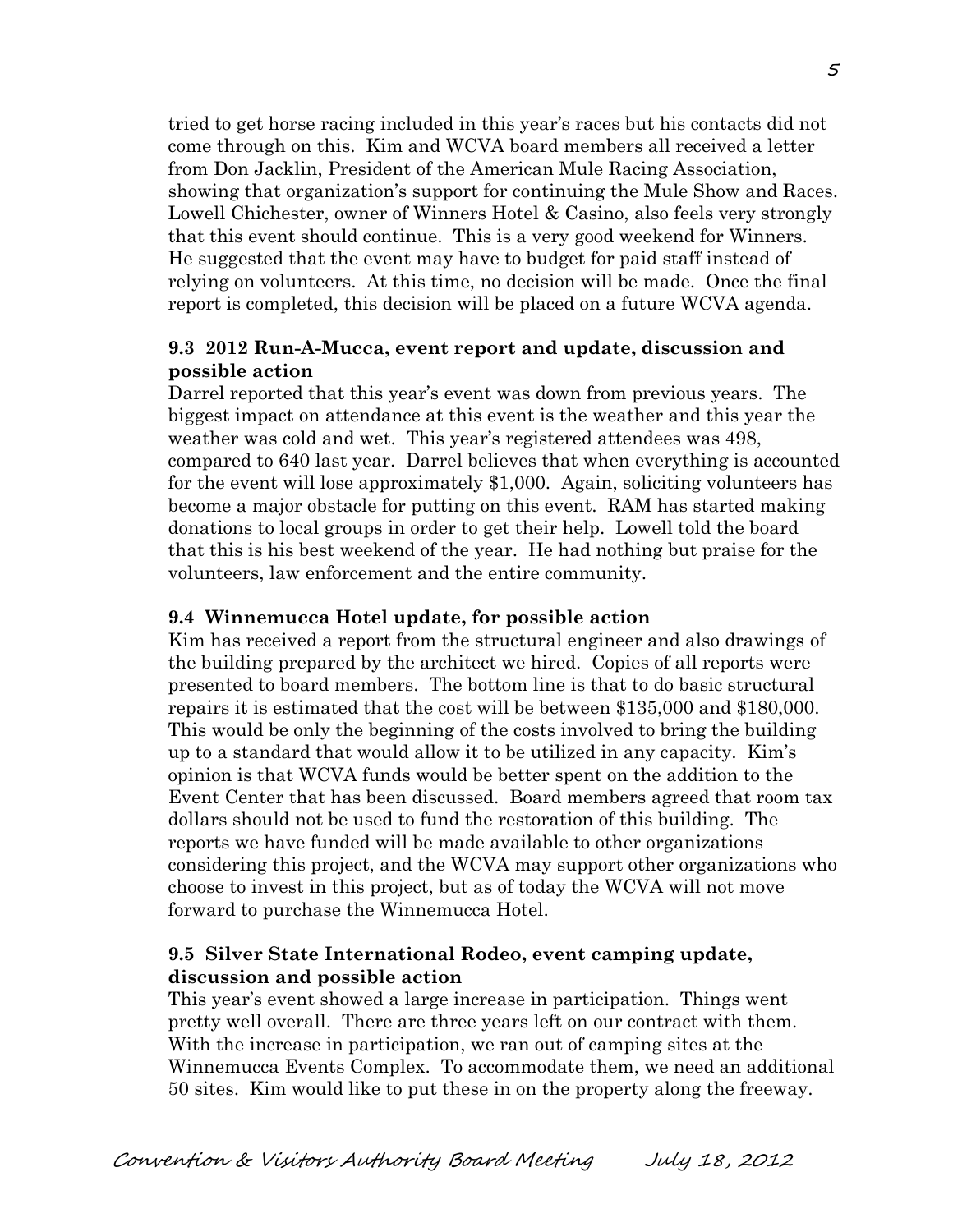As an FYI…Don drove through the two RV parks near the fairgrounds and they were both completely full during this week.

Something else that has come up is the possibility of hosting an additional week of youth rodeo. This would be for junior high age kids. The first week would be the SSIR high school participants. There would be a one day break and then there would be another SSIR with junior high participants. This is very tentative and Kim will keep this board informed as the SSIR organization looks into the viability of adding this event. Lowell commented that during last year's rodeo he saw very little impact in his hotel, restaurant and casino. This year's event was totally different. He experienced a big impact at Winners and strongly supports efforts to keep this event in Winnemucca and also to add the additional week of rodeo.

### **10. Secretary and Counsel, Monthly report.**

**10.1 Chamber of Commerce report** No report.

**10.2 Review final form Resolution which adopted end of year budget actions at June meeting – for signing** No report.

**10.3 Update on East Hall Carpet, for discussion and possible action** Bill and Kim continue to work on the specs for the carpet installation. Bill is in contact with the carpet manufacturer to ensure that the specs are written up correctly.

### **10.4 Report on East Hall Electronic Marquee and Awning Project, for discussion and possible action** No report.

#### **11. Board Administrator.**

#### **11.1 June Financial Reports**

Room taxes are down slightly. It's just another indication of the impact the pipeline had on collections last year.

### **11.2 Options to diversify cash investments, for possible action** No report.

#### **11.3 Status of room tax audits, for possible action** No report.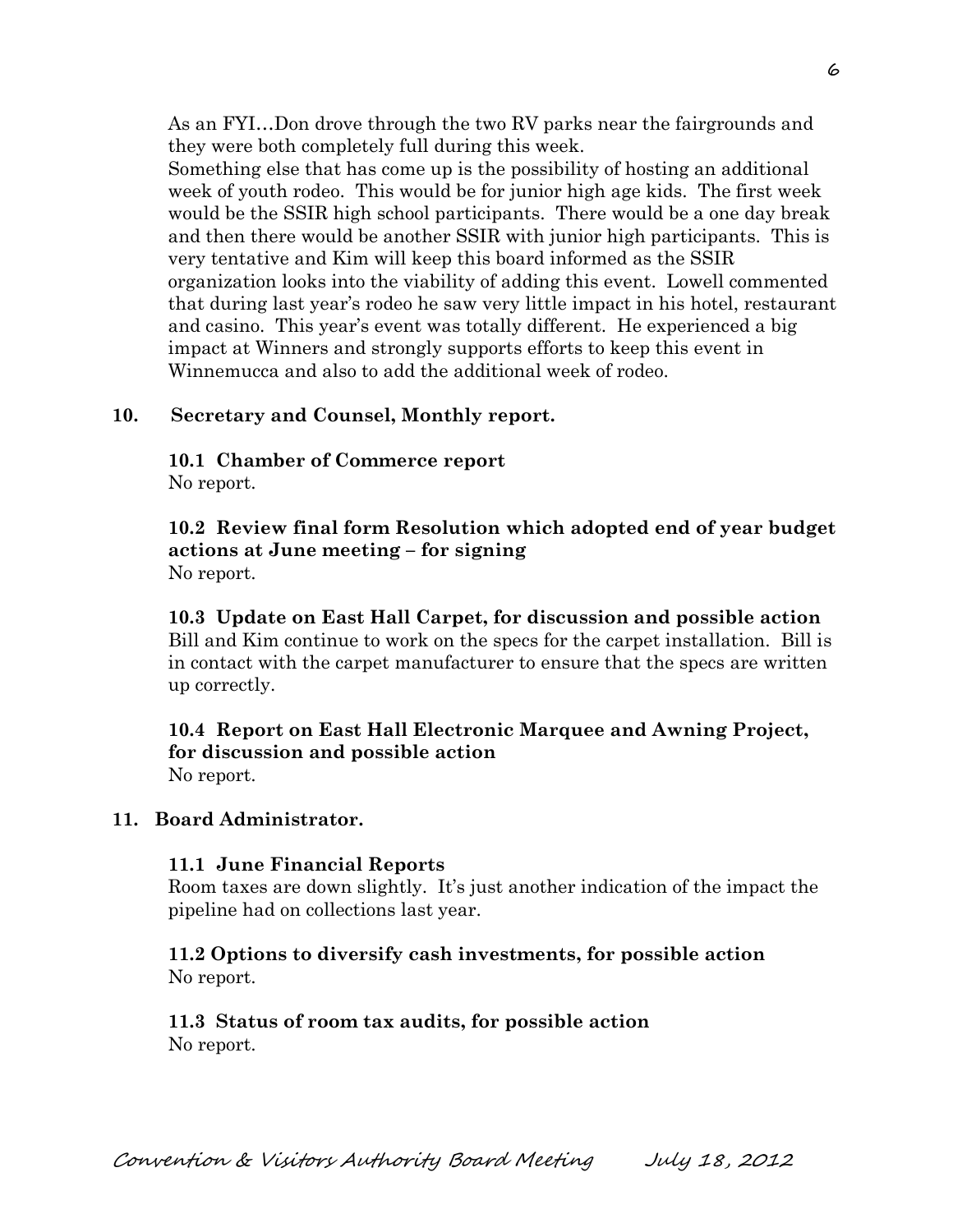## **12. Other Business.**

### **12.1 TCF Concert update**

Kim has started to do some advertising so tickets sales have increased a bit. We continue to be confident that the concert will be sold out.

# **12.2 Capital Improvement Budget**

Kendall is preparing a Capital Improvement Budget and would like input from this board on projects they would like to fund this next year. After discussion, board members would like to consider:

- Visitor Center, \$500,000
- Melarkey intersection improvements, \$100,000
- Event Center addition, \$200,000
- WEC campground expansion, \$95,000
- Buckaroo Hall of Fame, \$200,000
- West Hall/East Hall remodel, \$100,000
- Covered Arena repairs, \$200,000

## **12.3 WEC Covered Arena**

Kim has received a report on what is necessary to repair the Covered Arena and get it in compliance with insurance standards. He does not have a cost estimate yet.

## **13. Regular Business. Next Meeting. The Board confirmed the next regular meeting date of Wednesday, August 22, 2012, 4:00 pm.**

**14. Adjourn.** *Don Stoker made a motion to adjourn this meeting. Motion carried, 4-0.* The meeting was adjourned at 5:50 pm to the next regular meeting, or to the earlier call of the Chairman or to the call of any three (3) members of the Board on three (3) working days notice.

Respectfully submitted,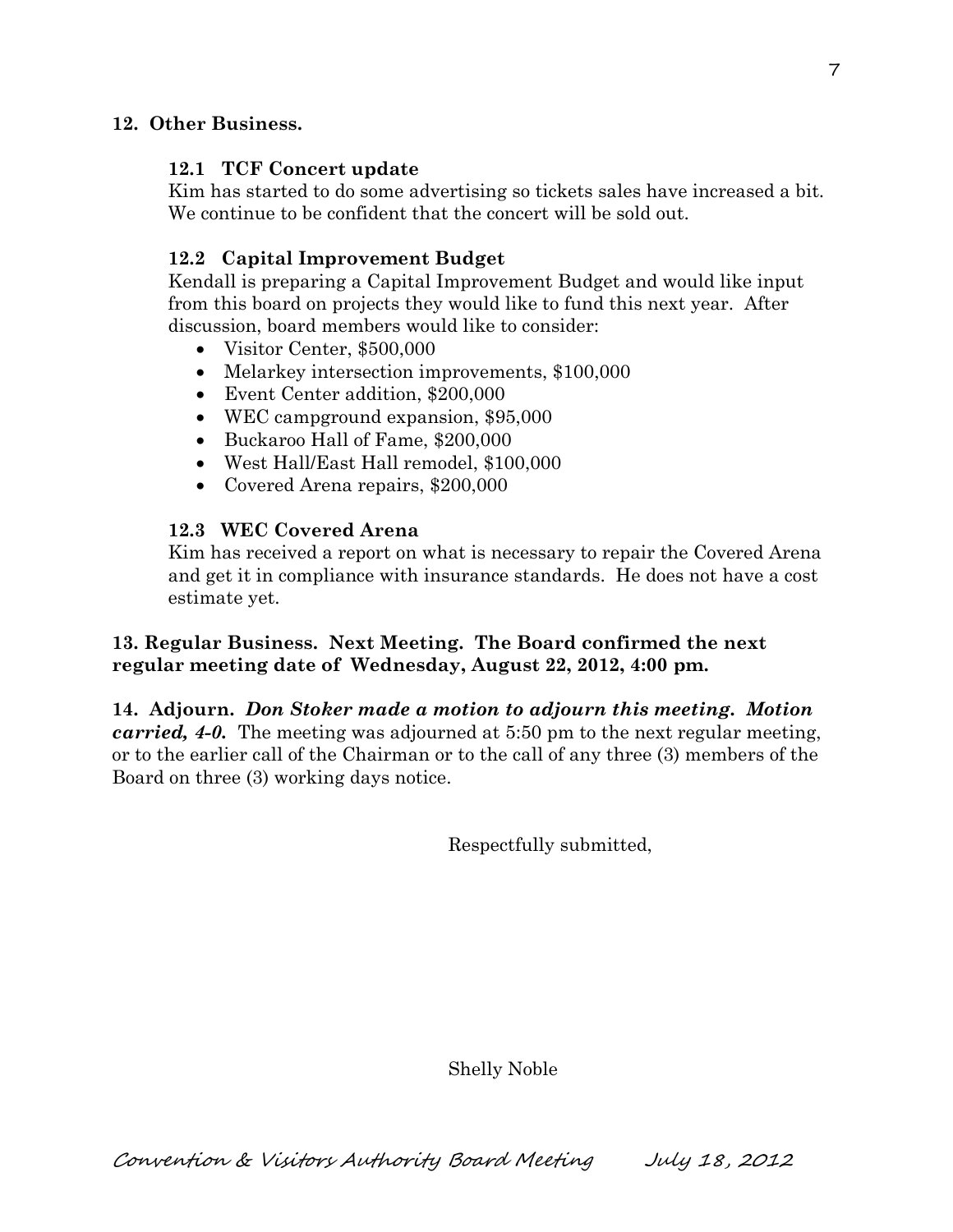APPROVED ON \_\_\_\_\_\_\_\_\_\_\_\_\_\_\_\_\_\_\_\_\_\_\_\_\_\_\_\_, 2012

As written\_\_\_\_\_\_\_\_\_\_\_\_\_\_\_

As corrected \_\_\_\_\_\_\_\_\_\_\_\_\_ Winnemucca Convention & Visitors Authority Board

ABSENT\_\_\_\_\_\_\_\_\_\_\_\_\_\_\_\_\_\_\_\_\_\_\_ \_\_\_\_\_\_\_\_\_\_\_\_\_\_\_\_\_\_\_\_\_\_\_\_\_\_\_\_\_ Hotel Representative

TERRY BOYLE RODD WILLIAM STOWELL Chairman and Vice Chairman and Business Representative

DON STOKER JOYCE SHEEN Treasurer and Motel Representative City Representative

\_\_\_\_\_\_\_\_\_\_ \_ \_\_\_\_\_\_\_\_\_\_\_\_\_\_\_ \_\_\_\_\_\_\_\_\_ \_\_\_\_\_\_\_\_\_\_\_\_\_\_\_\_\_\_

 $\overline{\phantom{a}}$  , and the set of the set of the set of the set of the set of the set of the set of the set of the set of the set of the set of the set of the set of the set of the set of the set of the set of the set of the s DAN CASSINELLI County Representative